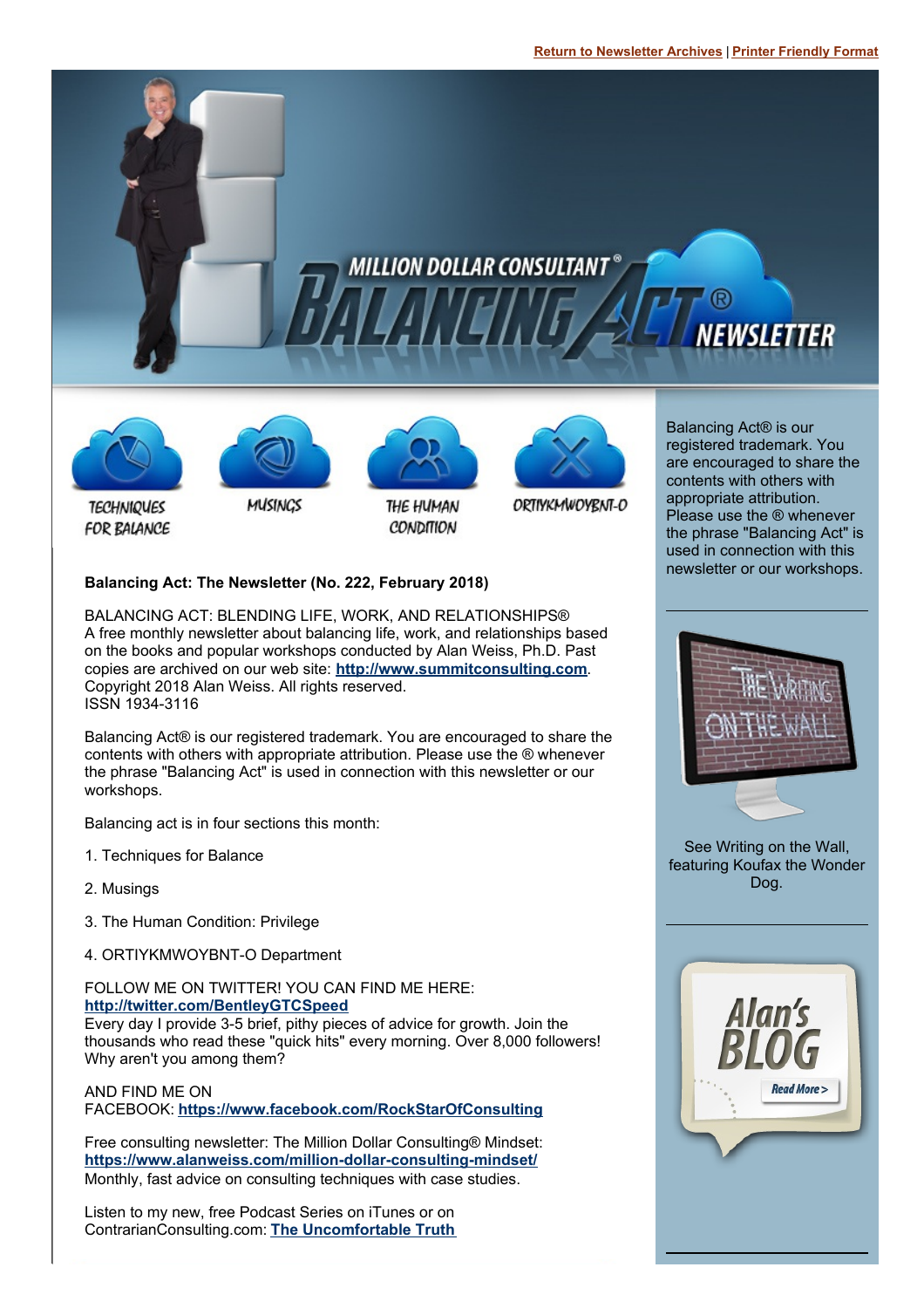## **TECHNIQUES FOR BALANCE**

• If you haven't been able to do it in 30 days of honest trying, then you need help. Get it.

• Stop thinking of your work as remedial. The best companies, executives, athletes, and entertainers use coaches because they are smart enough to realize we can all use help to progress.

• If you want to witness really low self-esteem, watch the driver who refuses to allow the next car to merge.

• This should be simple, but apparently, it's not: Never use your fingers to push food onto a fork, never smell the cork (it's meaningless), and don't cut the pasta. By the way, "gnocchi" is pronounced "nyo-key," not "knock-ee."

• Pressing both the "up" and "down" buttons to get an elevator is extraordinarily rude, since it stops the elevator moving in the direction you're not going and delays the passengers.

• Don't assume familiarity with someone you first meet. There's nothing demeaning to you if you use Mr., Ms., Dr., etc. Let them invite you to call them by their first name.

• You're not on an airline for the culinary experience, or for the seat size. You're there to get from one place to another rapidly, and if you're in coach, you're there to do it inexpensively. Get over it.

• How is it that a clerk in a 7/11 or Cumberland Farms can be gracious and polite, but a clerk in Saks or Bergdorf's acts as if you're being done a favor?

• I find side conversations in a small meeting to be extremely arrogant. As a facilitator or host, I shut them down.

• The funniest Christmas Card I received was one where Santa had come down the chimney with his sack, and the milk and cookies said, "Wow, Santa, what do you have for us?"

**MUSIKIGS** 

I'm watching the animals who live around here soldier on through the frigid winter temperatures: a variety of songbirds, wild turkeys, deer, ducks, squirrels, fish, rabbits, raccoons, and so forth. They have no choice—if they want to survive they have to find ways to find food and warmth and escape predators which are trying to do the same.

A domestic animal would have a hard time. House pets aren't equipped to

survive without the support to which they've become accustomed since birth or adoption. To survive in harsh, competitive environments, you must watch others who do so, learn from them, and experience the repercussions of your actions.

That's why I'm concerned about a generation of coddled, protected, insulated students who have been taught by misguided (or politicized) faculty that free speech doesn't extend to those who disagree with them, that they need to be warned ahead of time so they can avoid difficult scenes and dialogue in books, that they deserve a safe zone to be commiserated with when things don't go their way. They expect every slight grievance to be addressed by the rest of



Giving others feedback is among the simplest of things. Seeking it out for yourself is among the most difficult.

**Alan Weiss**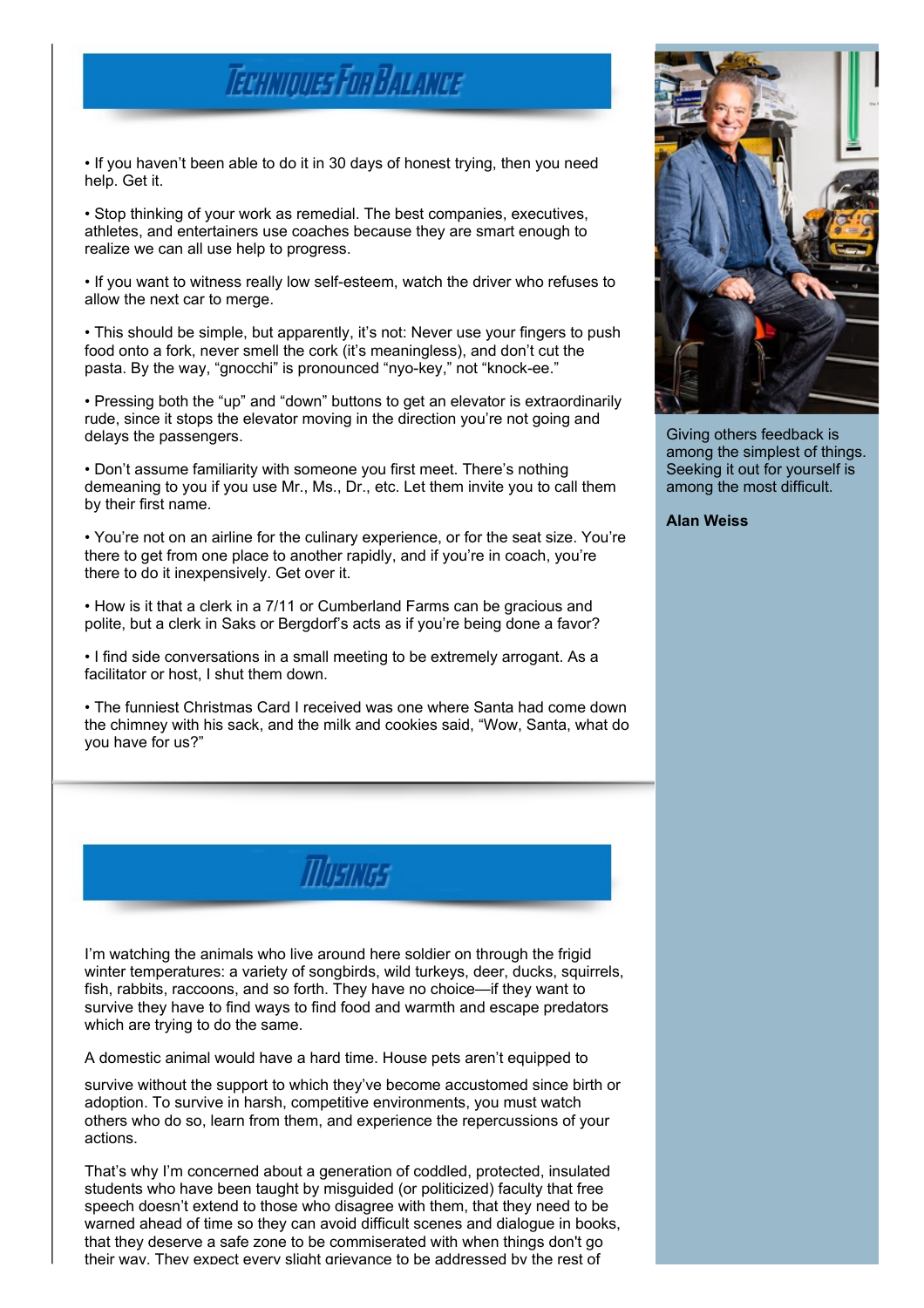their way. They expect every slight grievance to be addressed by the rest of humanity and resolved in their favor. We've taken away grades in favor of simply passing or failing (and it's rarely the latter) and we've done away with comparative excellence by eliminating valedictorians in the name of crazed egalitarianism.

Is there a remedy for these kids, who are encouraged by schools to choose their own pronouns for recognition by others, but who are not encouraged to hear other views? Can they exist in the Darwinian dynamics of American capitalism?

Harsh winters weed out the sick and the weak. Herds and societies perpetuate themselves by survival of the fittest, not the unfitttest. No great scientist arrived at her or his station by slipping by on poor grades for the sake of inclusion. No great entertainers achieved fame because they were told it was their turn, regardless of their talent. No athletes are named most valuable player because of their tendency not to rock the boat.

When you place a heated glass into very cold water, it shatters. We just may be looking at the shattered generation.

# The Human Conorrion: Parvicege

I was the second person in the first class line waiting to board the plane, when a man barged past me and the woman in front of me to stand near the jet way door. The woman asked him why he wasn't standing in line like everyone else.

With that, he spun around and pointed to himself. It turns out he was wearing what I'd call "fatigues," and he was indicating that armed forces members are always invited to board first (though often *with* first class, not before it). He said to her, "Are you blind?"

This was a man purportedly serving his country (I couldn't see any rank on his outfit and I doubt he was an officer) with an attitude that he was due special treatment that justified rudeness.

There was a Senator from one of the Dakotas and, after he left the Senate (or was defeated, I forget), he had to return to Washington and arrived at the local airport at the last minute, had to go through a TSA line, and missed his flight. He was outraged. This guy had always had *privilege.* There are people who never have to make a restaurant reservation, or stand in a bank line, or wait for a retail clerk to notice them. There's a very public figure who belongs to the same cigar club I do in New York and it's generally known that he doesn't pay his bills, his kids' private school tuition, or even legal judgements against him.

Barbra Streisand's lawn was a deep green during California's water crisis,

when other lawns turned brown or were ripped up. John Denver, singing about the environment and ecology, had secreted away huge reserves of gasoline under his garage contrary to his conservation persona. As I write this, the government has "closed," and government employees aren't being paid, and next month (if it persists) armed forces members will receive delayed pay as will some social security recipients. But members of Congress aren't affected, they will receive their regular paychecks (in the Senate that ranges up close to \$200,000). They don't have to endure the harm their instransigence and egos cause others.

A woman in my church insists on parking in a fire zone, causing problems for legally parked cars trying to pull out. I asked her why she didn't simply park like everyone else.

"I'm handicapped," she said. Well, the church has 20 handicapped spaces. But I looked and her and asked, "In what way?"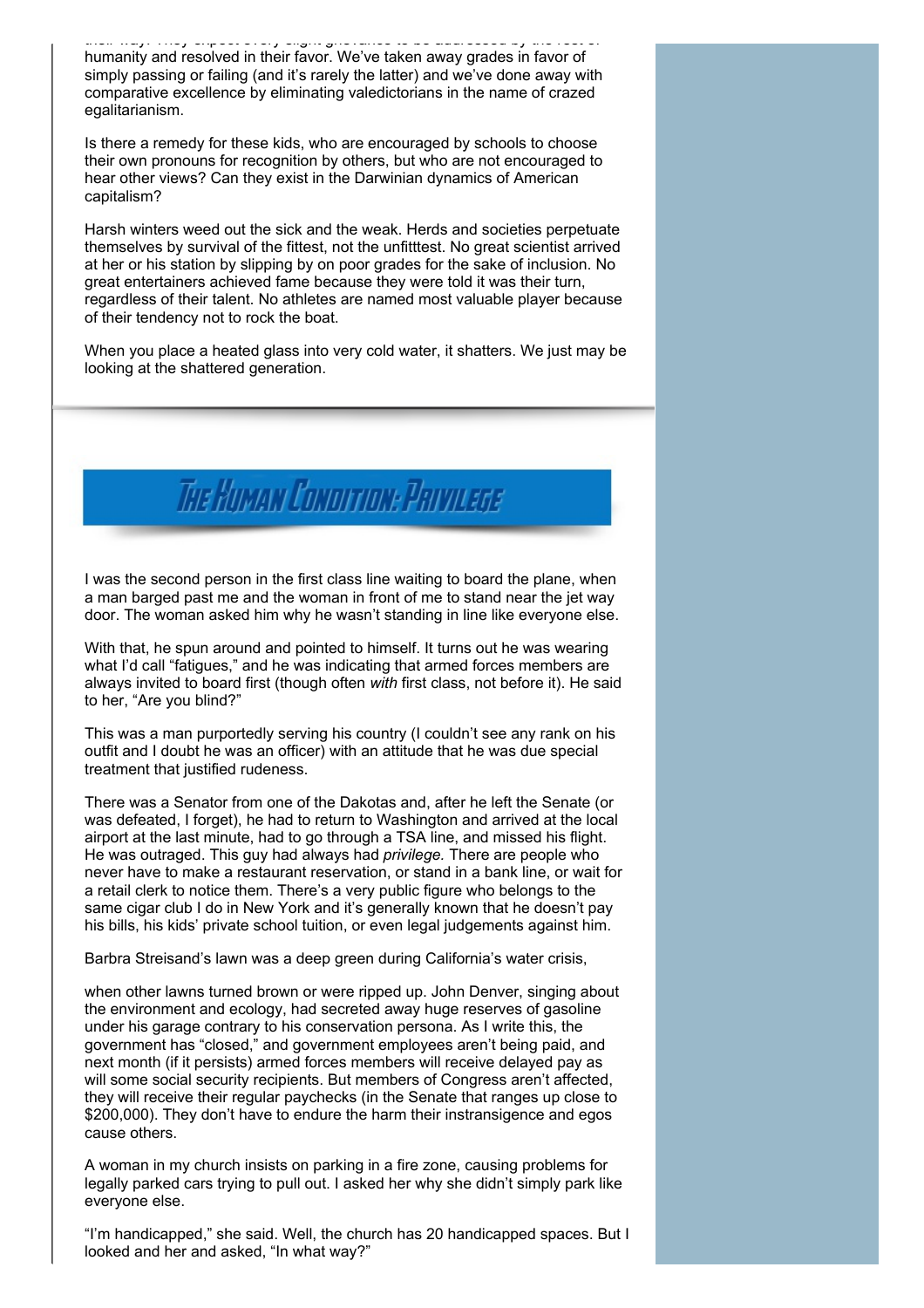"I'm over 60," she said. Well, so are most of the people in that Mass, and if they all had her attitude parking would be chaos and a fire could be calamitous.

And she wasn't really handicapped. She felt she was privileged.



I was watching a particularly inept gate agent whose poor management was delaying the flight and causing passengers to complain. He said he was doing his best, and kept humming a vaguely familiar tune. Standing near him, waiting in the first class line, I developed an "ear worm" and started humming it myself. When I boarded, the flight attendant gave me an odd look, and when she asked if I'd like a drink, she did so again.

I then paid attention to the tune. It was from The Wizard of Oz: "If I Only Had A Brain."



#### **Super Global Best Practices**

I've gathered the best practices of entrepreneurs, boutique firm owners, solo practitioners, academicians, and authors to create a vibrant day of improved performance that will immediately increase your business results and decrease your labor intensity. I'm guessing people will be rushing out during breaks to change proposals, alter online work, and create new initiatives. AND the first five to register in the UK and Australia will be my guests for dinner!

Sign up here: **Super Global Best [Practices](https://www.alanweiss.com/growth-experiences/super-best-practices-experience/)**

#### **Self-Esteem Growth**

I've been asked to conduct this for a fourth time, this one in Washington, DC (perhaps there will be cherry blossoms). This isn't remedial, but rather a limited-attendance, intense examination of how to improve confidence and self-worth continually, to fully realize your potential.

Sign up here: **[Self-Esteem](https://www.alanweiss.com/growth-experiences/self-esteem-workshop/) Growth**

#### **The Threescore and More Teleconference**

Based on my newest book due out in April, if you are over 50 or plan to be over 50, you need these techniques. We too often surrender control as we mature, rather than seize it and increase it. I'm 71 and on top of my game. Wouldn't you like to be, as well? (Buy the book and receive free admission, see below.)